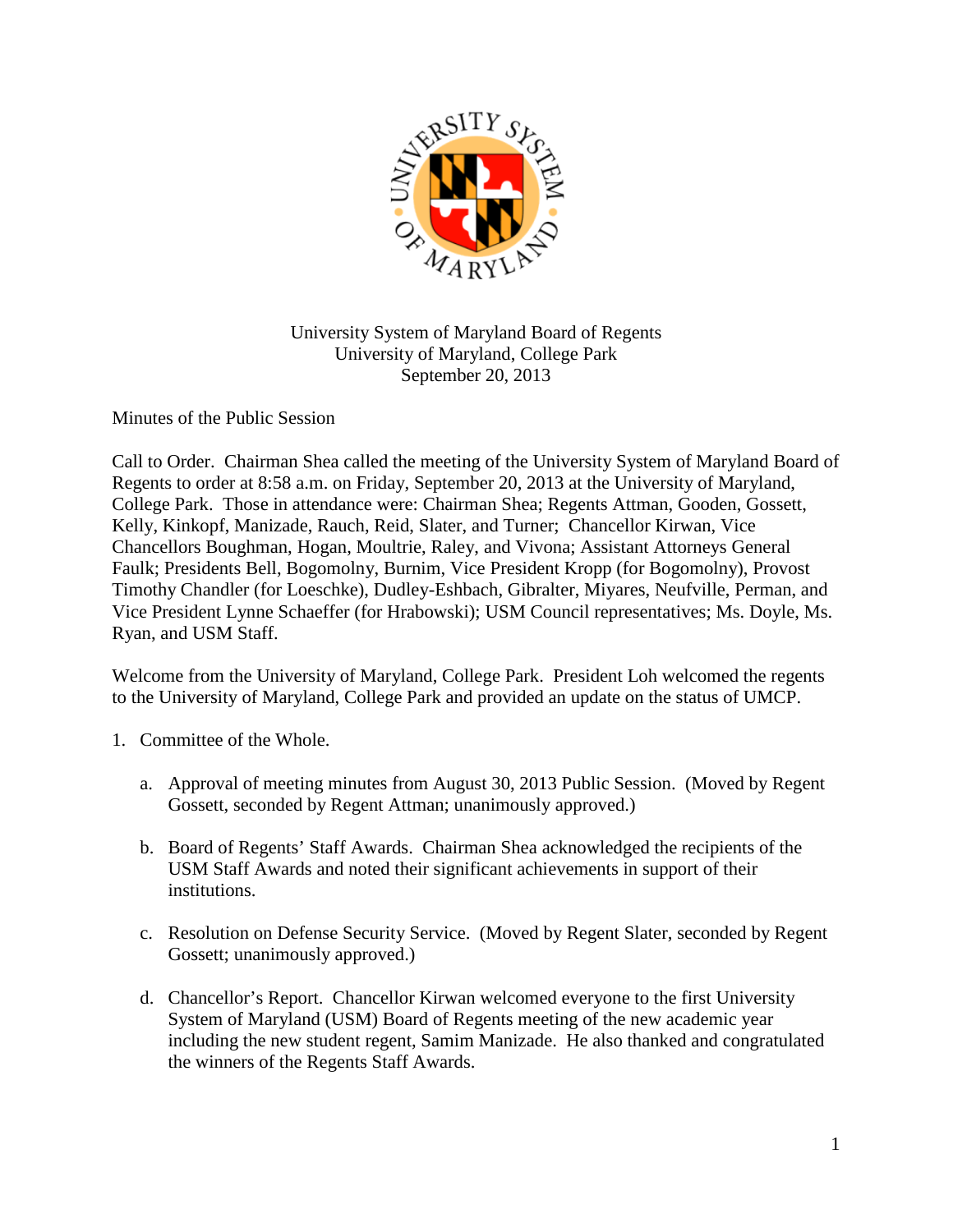The Chancellor highlighted a number of the many accomplishments at the USM institutions but noted that his written report includes a more comprehensive description of these accomplishments.

Chancellor Kirwan provided a few comments about important matters that will be discussed in the coming weeks and months, including the beginning stages of USM's budget for Fiscal Year 2015. He stressed the importance of continuing to link the budget to the elements of the USM Strategic Plan and the USM's economic impact. He also noted that in two weeks, the Board of Regents will hold its annual retreat, which will include discussions on issues surrounding financial aid, enrollment management, and information technology impacts on administrative and academic operations. Further, during the coming year, USM is celebrating its 25th anniversary by highlighting the system's impact on the quality of life throughout Maryland and beyond.

Chancellor Kirwan also addressed the higher education conversation that has been elevated as President Obama unveiled a comprehensive plan to advance his goals for college completion and affordability. Both Freeman Hrabowski and Chancellor Kirwan were invited to the White House several months ago and had an opportunity to contribute to some of the proposals that the President presented which has three major components: Pay for Performance, Promote Innovation and Competition, and Ensure Student Debt Remains Affordable. Many aspects of this plan mirror ideas that the state of Maryland and USM have embraced and implemented.

Finally, Chancellor Kirwan announced that Bob Bogomolny, President of the University of Baltimore, recently announced his retirement after more than a decade leading the University, highlighted his significant achievements and thanked him for his leadership.

- e. Report of Coppin State University Implementation Plan. President Neufville presented an overview of the plan.
- f. Request to Address the Board: Mr. Thomas Hearn. Mr. Thomas Hearn addressed the BOR regarding his concern of concussions in intercollegiate football and other sports. A copy of his comments was distributed to the BOR and included as part of the record of the meeting. His concerns will be reviewed by the BOR workgroup on Intercollegiate Athletics.
- 2. Report of Councils.
	- a. Council of University System Staff. Mr. Crockett provided the report of the Council, noting the new Executive Committee for the coming year. The Executive Committee will undertake a comprehensive review of council practices and procedures to ensure effectiveness, efficiency, and engagement. The Benefits & Compensation Committee plans to focus on the goals from last year as well as to review issues of tuition remission, best practices for PMP reviews, dissemination of wellness discounts that are available, and assessment of ORP options at USM and other peer systems. The Community Outreach and Recognition Committee will focus on the annual USM Board of Regents Awards and ways to improve awareness of CUSS and shared governance at all USM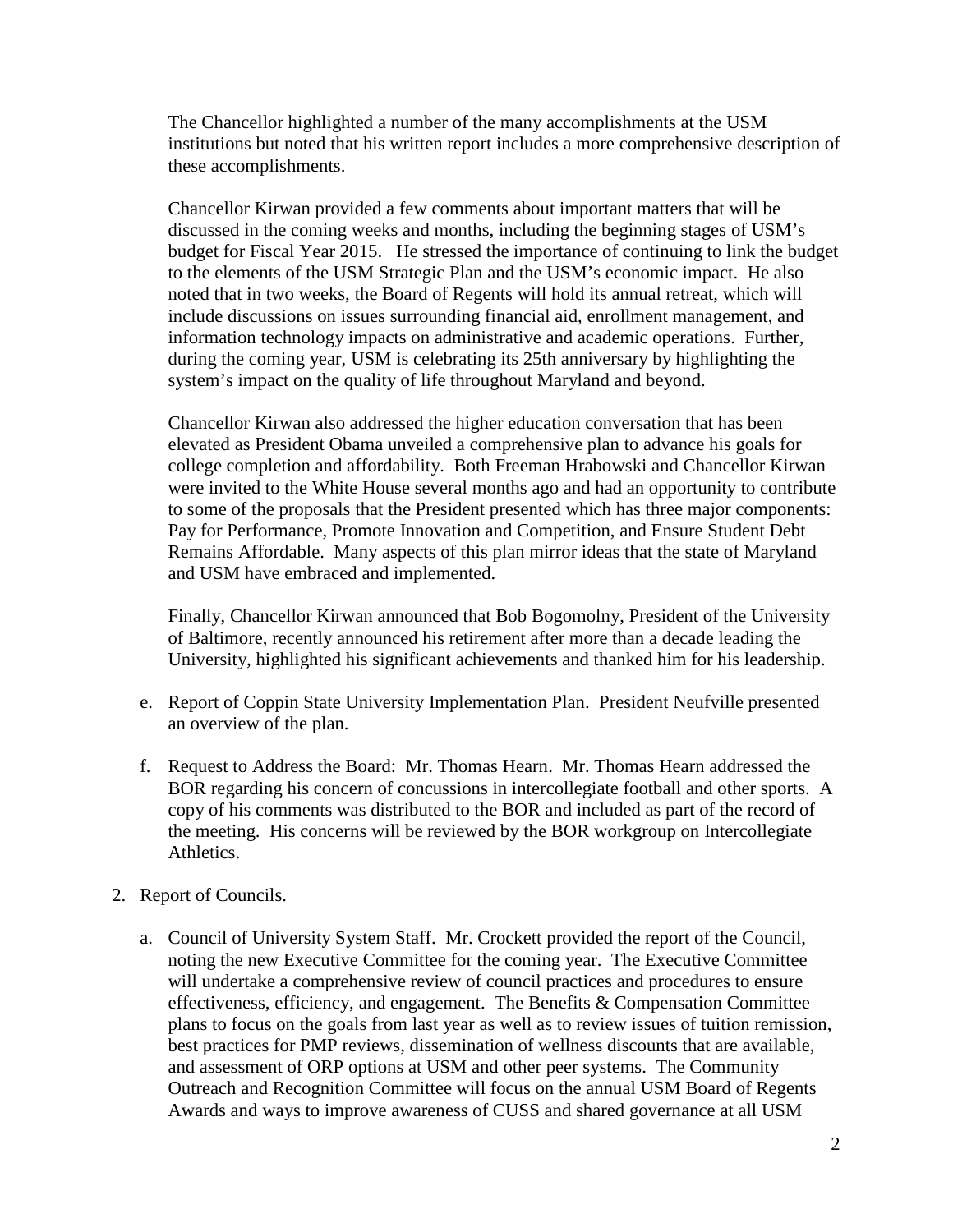institutions. The Communications Committee will focus on improving methodology and content management of communication processes. The Policy & Legislation committee plans to continue to be an active and engaged body in the coming year.

- b. Council of University System Faculty. Dr. Zimmerman provided the report of the Council, noting the transitional CUSF Executive Committee meeting on August 1, 2013 and the incoming Executive Committee members. The first CUSF Executive Committee meeting was September 3, 2013 and the first full CUSF meeting will be September 17, 2013 at Coppin State University. The CUSF Executive committee has agreed to work with the USMSC on ways to reduce the cost of textbooks. The first annual CUSF report on shared governance was sent to the Chancellor and shared with the Presidents at the Chancellor's Council on September 3, 2013. In the September 17, 2013 CUSF meeting the ad hoc committee on shared governance will report and the general body will debate that report.
- c. Council of University System Presidents. President Dudley-Eshbach provided the report of the Council meetings on August 5 and September 3, 2013. The topics discussed at these meetings were: Presidents' meetings with the BOR; the development of the FY 2015 operating budget; Performance funding proposal; Whiteboards and campus safety; Financial aid analysis and BOR focus; Labor relations developments; legal issues relating to the use of the common application; CUSF/CUSS proposal on tuition waiver policy; MHEC request for institutional emergency plans; and a briefing on the AAAC retreat.
- d. University System of Maryland Student Council. Mr. Jalandoni reported on the activities of the Council. The Council met as a full body to discuss its new structure and upcoming initiatives at its summer retreat on August 25th at Hidden Waters. The initiatives for the coming year include the Maryland Open Source Textbook Initiative, with an introductory workshop in the Fall 2013 and a Spring 2014 pilot that will collect and analyze data to accurately evaluate cost savings, learning gains, and other impacts of adopting open source textbooks; first annual Federal Lobby Day on November  $12^{th}$ ; a survey of all institutions to identify their early polling site proximity to campus and to ensure early polling sites will be in an appropriate location to fully utilize the new provisions in the Improving Access to Voting Act of 2013; planning for the most appropriate actions to encourage increased sustainability from the system and students; construct an outreach plan on the Affordable Care Act to ensure that students are fully aware of the impact the legislation will have on them and to educate targeted students; and explore areas for improvement and expansion for the mental health and public safety of students.
- 3. Committee on Finance. Regent Kelly provided the report of the committee.
	- a. Approval of meeting minutes from September 12, 2013 Public Session. (Moved by Regent Gooden, seconded by Regent Kinkopf; unanimously approved.)
	- b. Approval of meeting minutes from September 12, 2013 Closed Session. (Moved by Regent Gooden, seconded by Regent Kinkopf; unanimously approved.)
	- c. University System of Maryland: Resolution on Spending System Cash Balances on